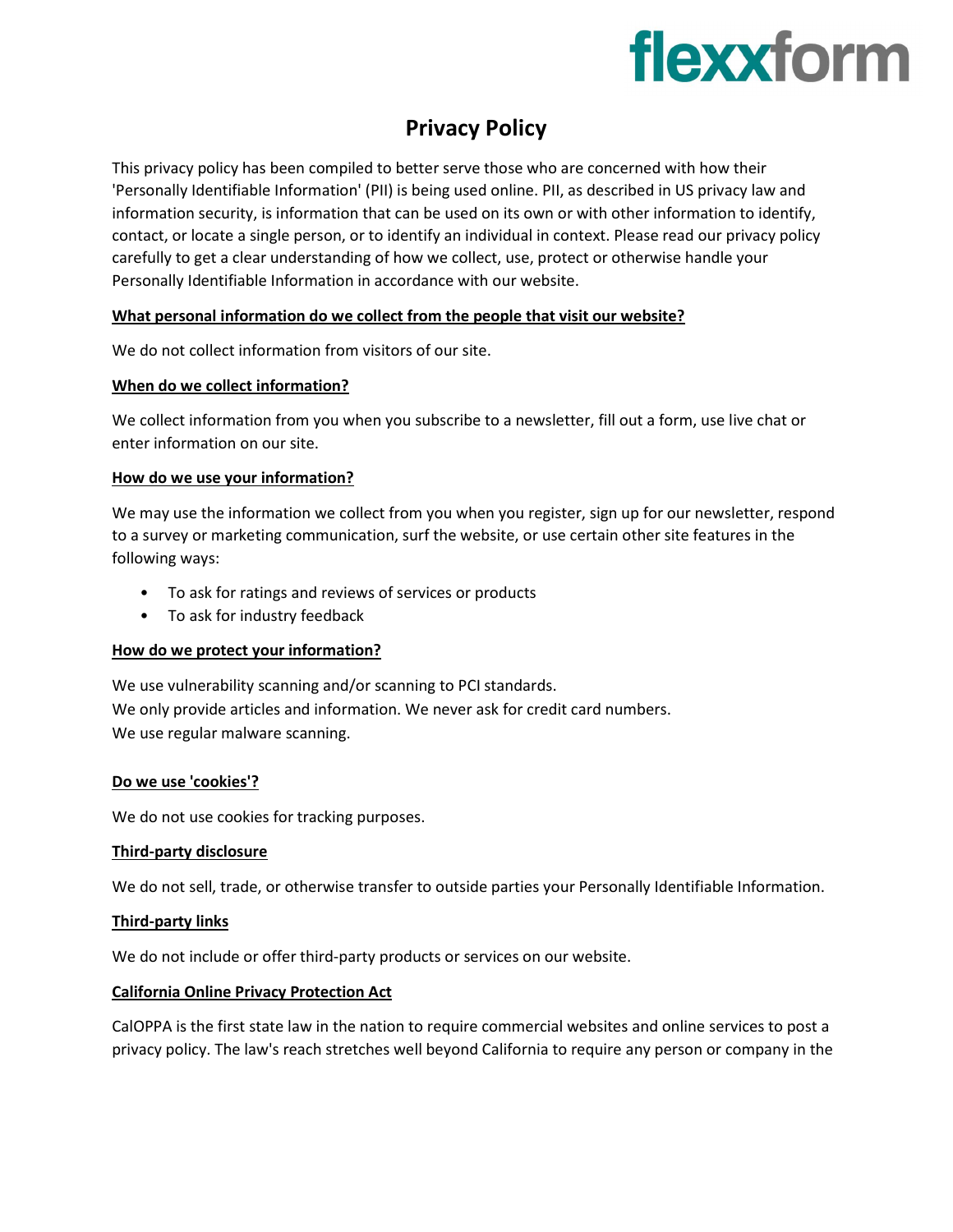## flexxform

United States (and conceivably the world) that operates websites collecting Personally Identifiable Information from California consumers to post a conspicuous privacy policy on its website stating exactly the information being collected and those individuals or companies with whom it is being shared. - See more at: http://consumercal.org/california-online-privacy-protectionactcaloppa/#sthash.0FdRbT51.dpuf

#### According to CalOPPA, we agree to the following:

Users can visit our site anonymously.

Once this privacy policy is created, we will add a link to it on our home page or as a minimum, on the first significant page after entering our website.

Our Privacy Policy link includes the word 'Privacy' and can easily be found on the page specified above.

You will be notified of any Privacy Policy changes:

• On our Privacy Policy Page

Can change your personal information:

• By emailing us

#### How does our site handle Do Not Track signals?

We honor Do Not Track signals.

#### Does our site allow third-party behavioral tracking?

It's also important to note that we allow third-party behavioral tracking.

#### COPPA (Children Online Privacy Protection Act)

When it comes to the collection of personal information from children under the age of 13 years old, the Children's Online Privacy Protection Act (COPPA) puts parents in control. The Federal Trade Commission, United States' consumer protection agency, enforces the COPPA Rule, which spells out what operators of websites and online services must do to protect children's privacy and safety online.

We do not specifically market to children under the age of 13 years old.

#### Fair Information Practices

The Fair Information Practices Principles form the backbone of privacy law in the United States and the concepts they include have played a significant role in the development of data protection laws around the globe. Understanding the Fair Information Practice Principles and how they should be implemented is critical to comply with the various privacy laws that protect personal information.

#### In order to be in line with Fair Information Practices we will take the following responsive action, should a data breach occur:

We will notify you via email

• Within 7 business days